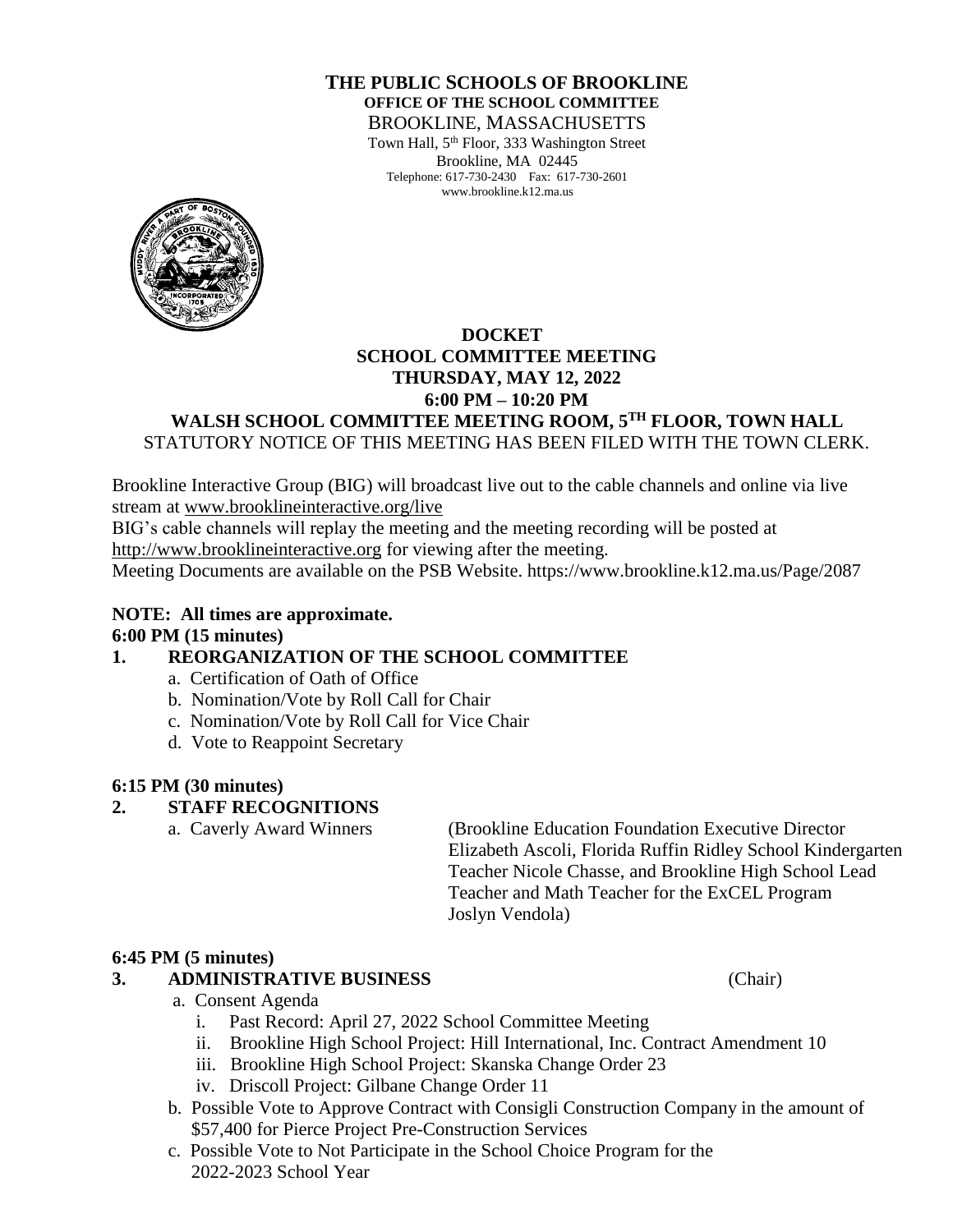# **BROOKLINE SCHOOL COMMITTEE MEETING DOCKET MAY 12, 2022 PAGE 2**

### **6:50 PM (20 minutes)**

**4. SUPERINTENDENT'S REPORT** (Linus Guillory)

a. Spotlight on Excellence

# **7:10 PM (15 minutes)**

## **5. PUBLIC COMMENT**

People may sign up in advance by emailing school\_committee@psbma.org, or sign in upon arrival. 2 minutes per person

## **7:25 PM (1 hour and 45 minutes)**

# **6. PRESENTATIONS AND DISCUSSIONS OF CURRENT ISSUES**

**7:25 PM (45 minutes)**

(Steps to Success Executive Director Juan Cantu, District Director for Steps to Success Sophya Williams-Louis, and Senior Director of Teaching and Learning Gabe McCormick)

### **8:10 PM (1 hour)**

b. Superintendent's Entry Findings Report (Linus Guillory)

## **9:10 PM (30 minutes)**

## **7. SUBCOMMITTEE AND LIAISON REPORTS**

- a. Finance (Mariah Nobrega) i. Accounts Payable Warrants
	-
- 
- 
- e. Diversity, Equity, Inclusion, and Justice (Valerie Frias)
- f. Government Relations (Helen Charlupski)
- g. Negotiations (Andy Liu)
- h. Additional Liaisons and Updates

## **9:40 PM (5 minutes)**

## **8. NEW BUSINESS**

## **9:45 PM (30 minutes)**

## **9. PROPOSED EXECUTIVE SESSION**

Motion to meet in Executive Session, pursuant to Massachusetts General laws chapter 30A section 21(a) for the following purposes:

Purpose 3, to discuss strategy with respect to collective bargaining with the Brookline Educators Union (BEU) (Unit A, Unit B, and Paraprofessionals) and with AFSCME (Building Service Employees and School Food Service Employees), if an open meeting may have a detrimental effect on the bargaining and litigating position of the public body and the chair so declares; Purpose 6: to consider the purchase, exchange, lease or value of real property if the Chair declares that an open meeting may have a detrimental effect on the negotiating position of the body (Maimonides School, 2 Clark Road, Brookline, Massachusetts); and Purpose 7, to review and approve executive session minutes from the following meeting: April 27, 2022.

b. Capital Improvements (Helen Charlupski) c. Curriculum (Jennifer Monopoli) d. Policy (David Pearlman)